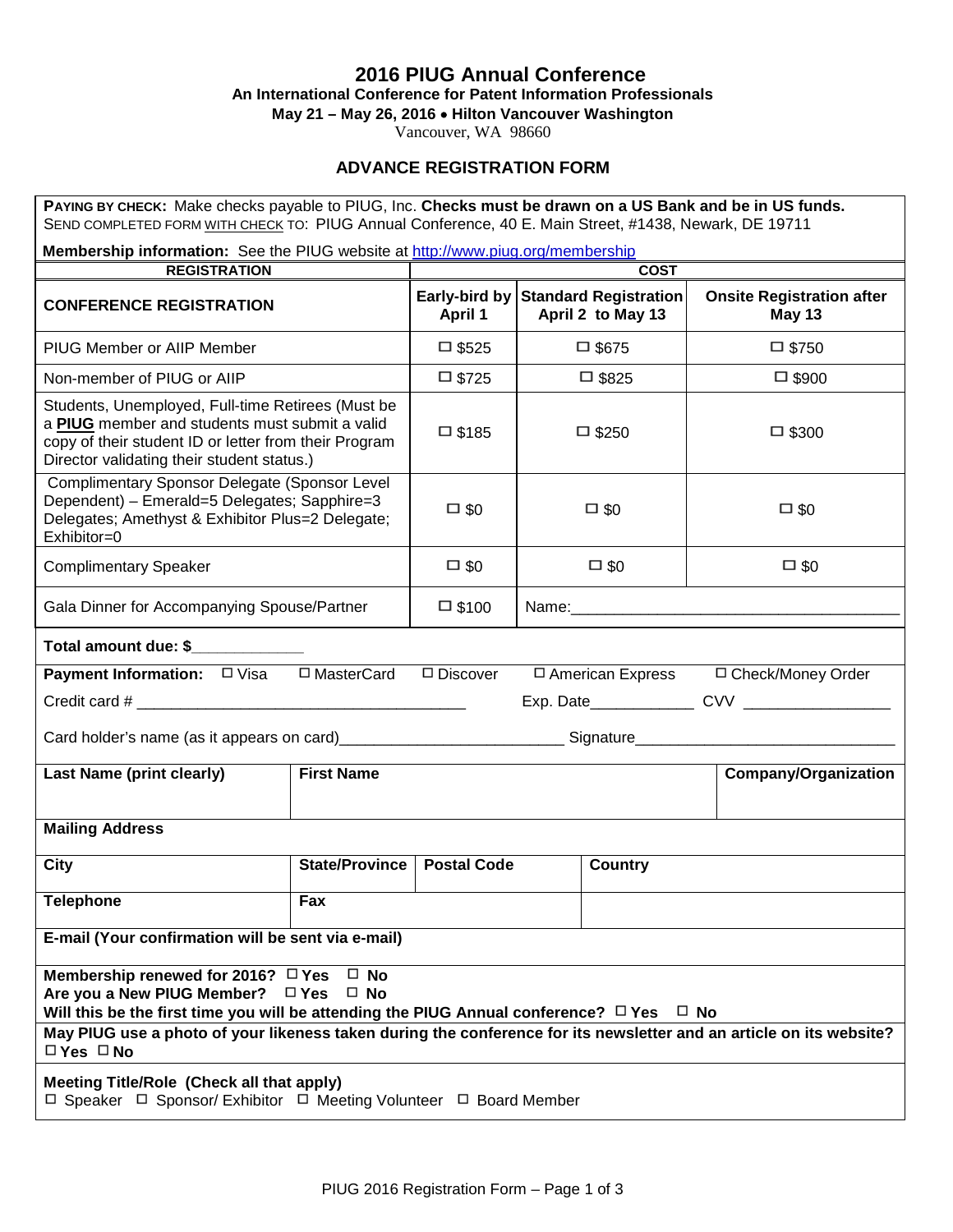Speaker or Sponsor - Please provide Cell Phone Number:

**All Attendees - Please provide an Emergency Contact Name & Number below:**

| PROGRAM EVENTS (Included in main registration fee for all meeting registrants)                |                  |  | <b>Plan to Attend</b>     |           |
|-----------------------------------------------------------------------------------------------|------------------|--|---------------------------|-----------|
| PIUG Business Meeting, Sunday, May 22 <sup>nd</sup> , 4:00 p.m. - 5:30 p.m.                   |                  |  | $\Box$ Yes                | $\Box$ No |
| First Time Attendee Welcome & Orientation, Sunday, May 22 <sup>nd</sup> , 6:30 p.m.-7:30 p.m. |                  |  | $\Box$ Yes                | $\Box$ No |
| Welcome Reception, Sunday, May 22 <sup>nd</sup> , 7:30 p.m. - 9:30 p.m.                       |                  |  | $\Box$ Yes                | $\Box$ No |
| Gala Dinner, Monday, May 23 <sup>rd</sup> , 7:00 p.m. - 10:00 p.m.                            |                  |  | $\Box$ Yes                | $\Box$ No |
| Meal Requirements? If yes, please circle.                                                     | Vegetarian/Vegan |  | <b>Kosher/Gluten Free</b> |           |
| Other meal requirements:                                                                      |                  |  |                           |           |
| Wheelchair Access Required? □ If yes, please check                                            |                  |  |                           |           |

**\_\_\_\_\_\_\_\_\_\_\_\_\_\_\_\_\_\_\_\_\_\_\_\_\_\_\_\_\_\_\_\_\_\_\_\_\_\_\_\_\_\_\_\_\_\_\_\_\_\_\_\_\_\_\_\_\_\_\_\_\_\_\_\_\_\_\_\_\_\_\_\_\_\_\_\_\_\_\_\_\_\_\_\_\_\_\_\_\_\_\_\_\_\_\_\_\_\_**

If you have special needs and require accommodation to fully participate, please email a description of your requirements to erin@piug.org by May 6<sup>th</sup>, 2016.

## **REGISTRATION INFORMATION**

#### **Registration Deadlines**

,

| February 12, 2016     | <b>Registration opens</b>              |
|-----------------------|----------------------------------------|
| April 1, 2016         | <b>Early Bird Deadline</b>             |
| Before April 2, 2016  | Refund of registration fee less 10%    |
| April 2 - May 6, 2016 | Refund of registration fee less 50%    |
| After May 6, 2016     | No refund will be provided             |
| May 14, 2016          | Beginning of Onsite Registration Rates |

#### **Early Bird Deadline**

The deadline for early bird registration is 11:59 pm EST on April 1, 2016. Registration forms must be postmarked by that date to qualify for the early bird rate. Web registrations must be entered by 11:59 pm EST on April 1 to qualify.

#### **Substitutions, Cancellations and Refunds**

If cancellation is received in writing by 11:59 pm EST on April  $1<sup>st</sup>$ , a refund of 90% of the registration fee will be provided. From April 2<sup>nd</sup> until May 6<sup>th</sup>, the refund will only be 50%. No refunds will be provided after May 6<sup>th</sup>. All cancellations must be sent in writing to treasurer@piug.org by email or by fax at (302) 660-3276. If you wish to substitute a name for a paid registration, the request must be sent to treasurer@piug.org by 11:59 pm EST on May  $13<sup>th</sup>$ . Substitutions received by this date will be honored without penalty. No substitutions will be permitted after this date.

#### **On-site Registrations**

On-site registrations will be available at no additional fee above the registration fee indicated above for on-site registration. However, you should contact treasurer@piug.org to determine if space is still available prior to making your travel plans.

#### **Special Needs**

If you have special needs and require accommodation to fully participate, please e-mail a description of your requirements by May 6<sup>th</sup>, 2016 to erin@piug.org.